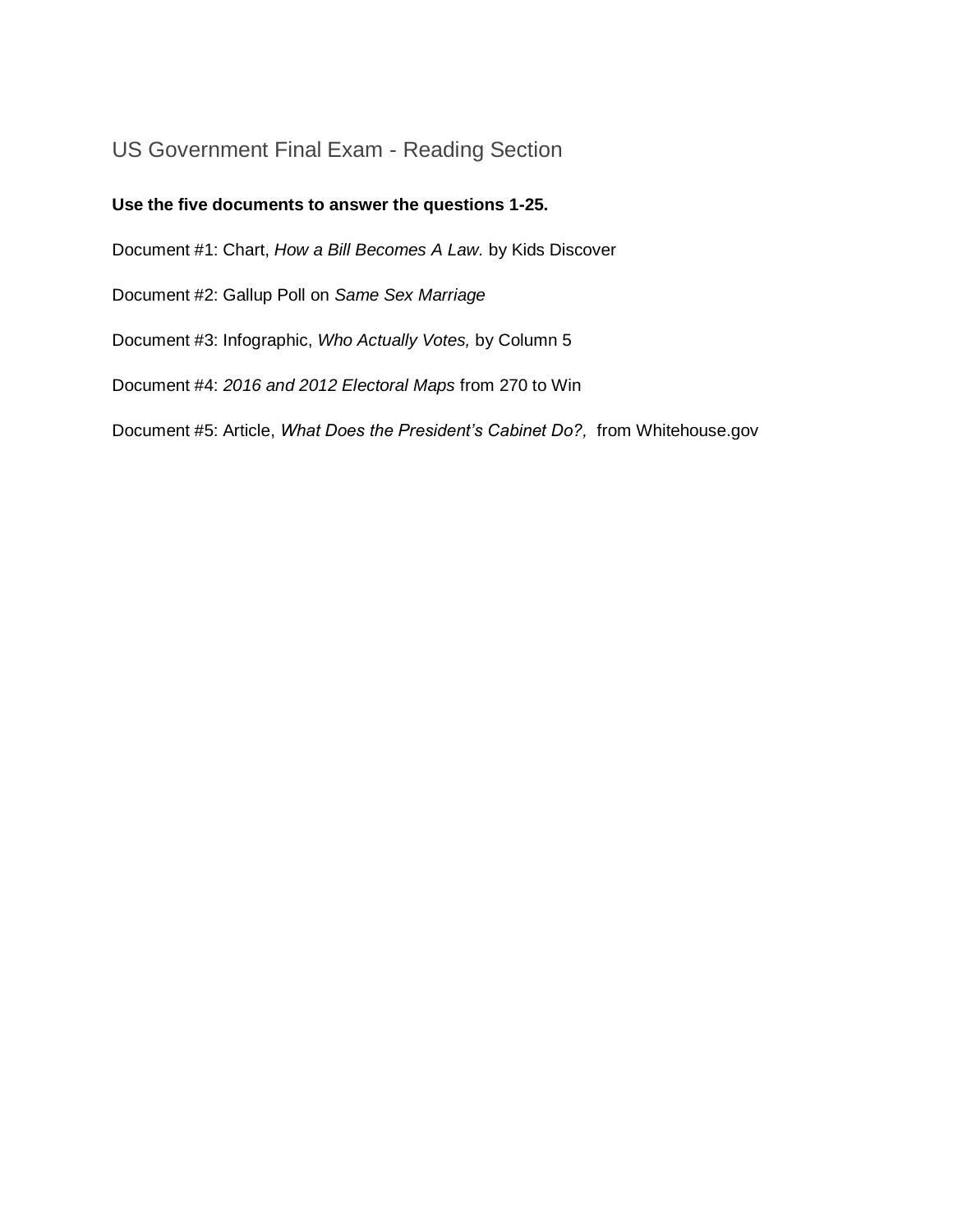

All U.S. laws start out as bills in Congress. For a bill to become a law can be a lengthy process, and many bills don't make it through. Of the approximately 5,000 bills that are introduced each year, only about 150 actually become laws.

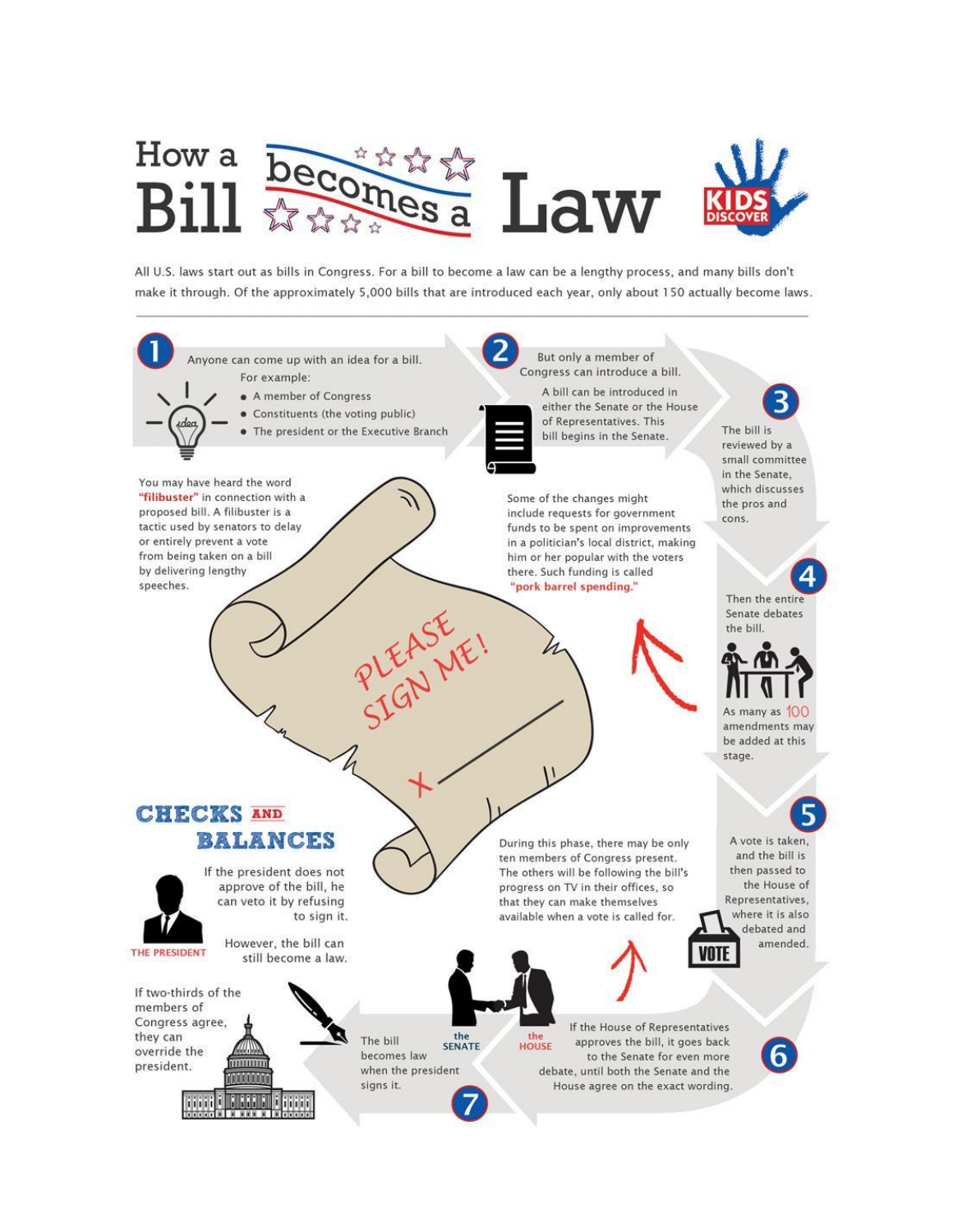#### **Look at the Kids Discover infographic on** *How a Bill Becomes a Law* **and answer questions 1-5.**

- 1. According to infographic:
	- A. The majority of bills introduced to Congress become laws
	- B. A small minority of bills introduced to Congress become laws
	- C. About half of all bills introduced to Congress become laws.
	- D. Not enough information in infographic to answer this
- 2. The idea for a bill may come from:
	- A. A member of Congress
	- B. The voting public
	- C. The President
	- D. All of the Above

#### 3. A bill:

- A. Must be introduced to the Senate first.
- B. Must be introduced to the House of Representatives first
- C. Must be introduced in both the House and the Senate at the same time.
- D. May be introduced first in either the House or the Senate
- 4. A tactic used in the Senate to delay or keep a vote from being taken in the Senate is called:
	- A. An amendment
	- B. Pork barrel spending
	- C. Filibuster
	- D. Veto
- 5. If a President vetoes a bill, the Congress may pass the bill anyway if:
	- A. A majority of Congress votes for the bill
	- B. The House or the Senate add amendments
	- C. The House and the Senate agree on the exact wording of the bill.
	- D. The Congress overrides the President's veto by a two thirds vote.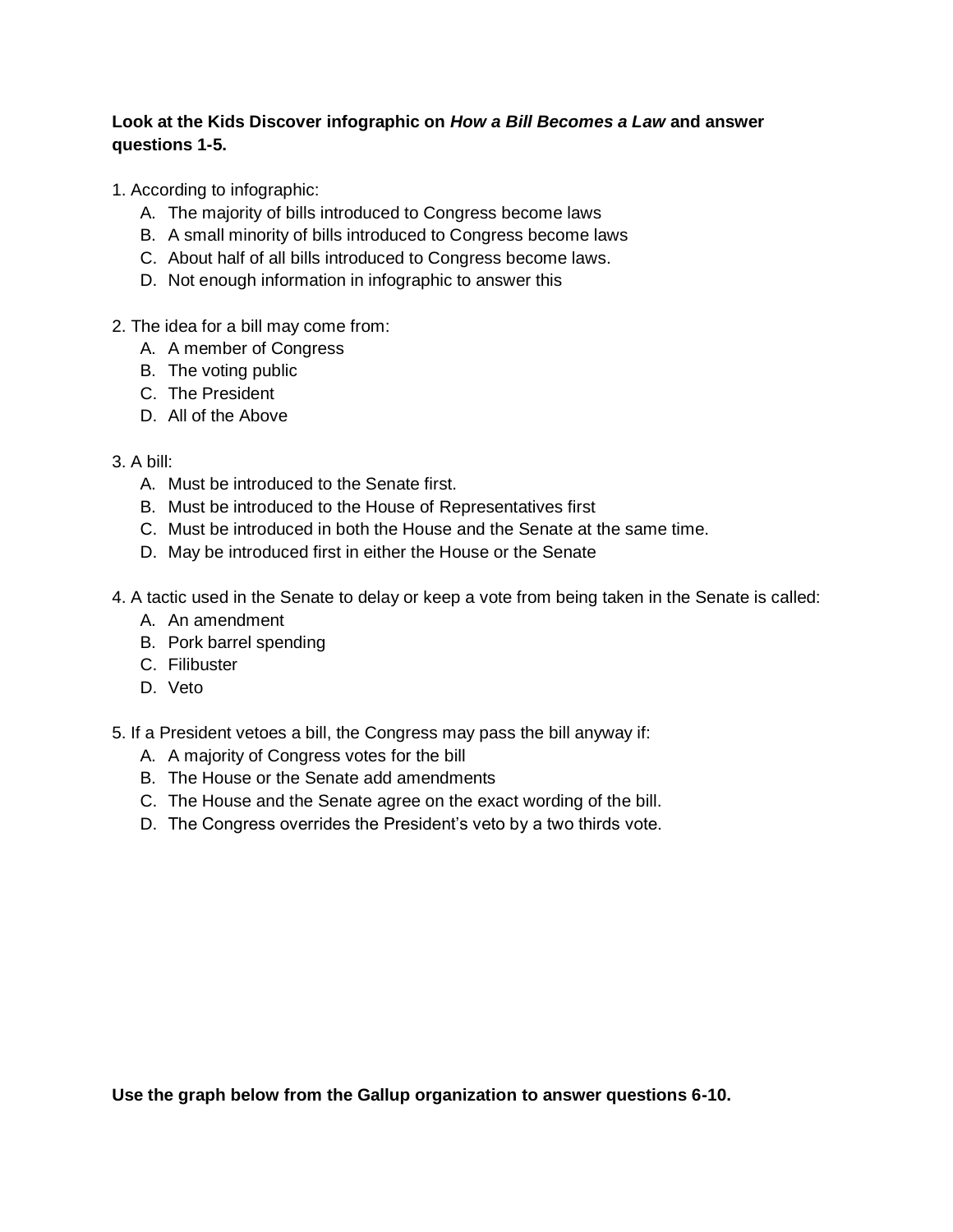Do you think marriages between same-sex couples should or should not be recognized by the law as valid, with the same rights as traditional marriages?



'96 '97 '98 '99 '00 '01 '02 '03 '04 '05 '06 '07 '08 '09 '10 '11 '12 '13 '14 '15

Note: Trend shown for polls in which same-sex marriage question followed questions on gay/lesbian rights and relations

1996-2005 wording: "Do you think marriages between homosexuals ..."

### **GALLUP**

"A Tale of Two Supreme Court Decisions - Gallup." 6 Jul. 2015 [<http://www.gallup.com/opinion/polling](http://www.gallup.com/opinion/polling-matters/183908/tale-two-supreme-court-decisions.aspx)[matters/183908/tale-two-supreme-court-decisions.aspx>](http://www.gallup.com/opinion/polling-matters/183908/tale-two-supreme-court-decisions.aspx)

6. In 1999, what percentage of Americans felt that same sex couples should have the same rights as heterosexual couples?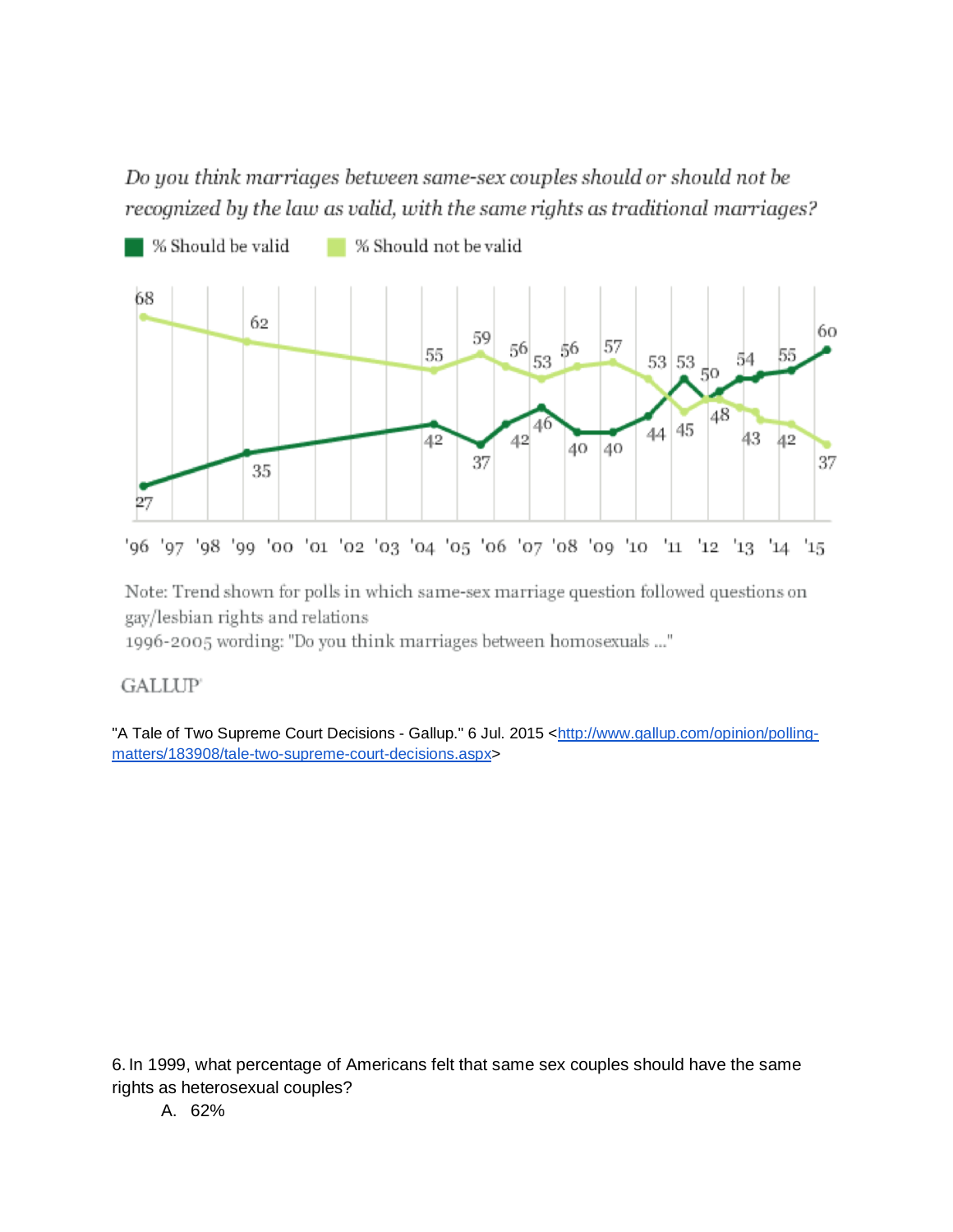- B. 35%
- C. 37%
- D. 60%

7. In 2015 how has public opinion changed compared with sixteen years ago?

A. The majority of Americans now think that same sex couples should receive the same legal rights as people in traditional marriages.

B. The majority of Americans still think that same sex couples should not be recognized as valid marriages by law.

- C. It is not clear what the majority of Americans think from the graph.
- D. Now all American support same-sex marriages
- 8. In what year was public opinion about same sex marriage almost evenly divided?
	- A. 1999
	- B. 2005
	- C. 2012
	- D. 2015
- 9. If the public opinion trends continue in the same direction, we would expect that in 2025:
	- A. Even more Americans will support equal marriage rights for same sex couples
	- B. Americans will go back to being evenly divided about rights for same sex couples
	- C. The majority of Americans will oppose equal rights to same sex married couples
	- D. Can't tell from the data

10. Which would be the most accurate title for this graph?

- A. American Views of Traditional Marriage Remains Constant
- B. Gay Rights Are Controversial
- C. More Americans Support Equal Marriage Rights for Same Sex Couples
- D. Marriage is Declining in America

**Use the following infographic to answer questions 11-15.**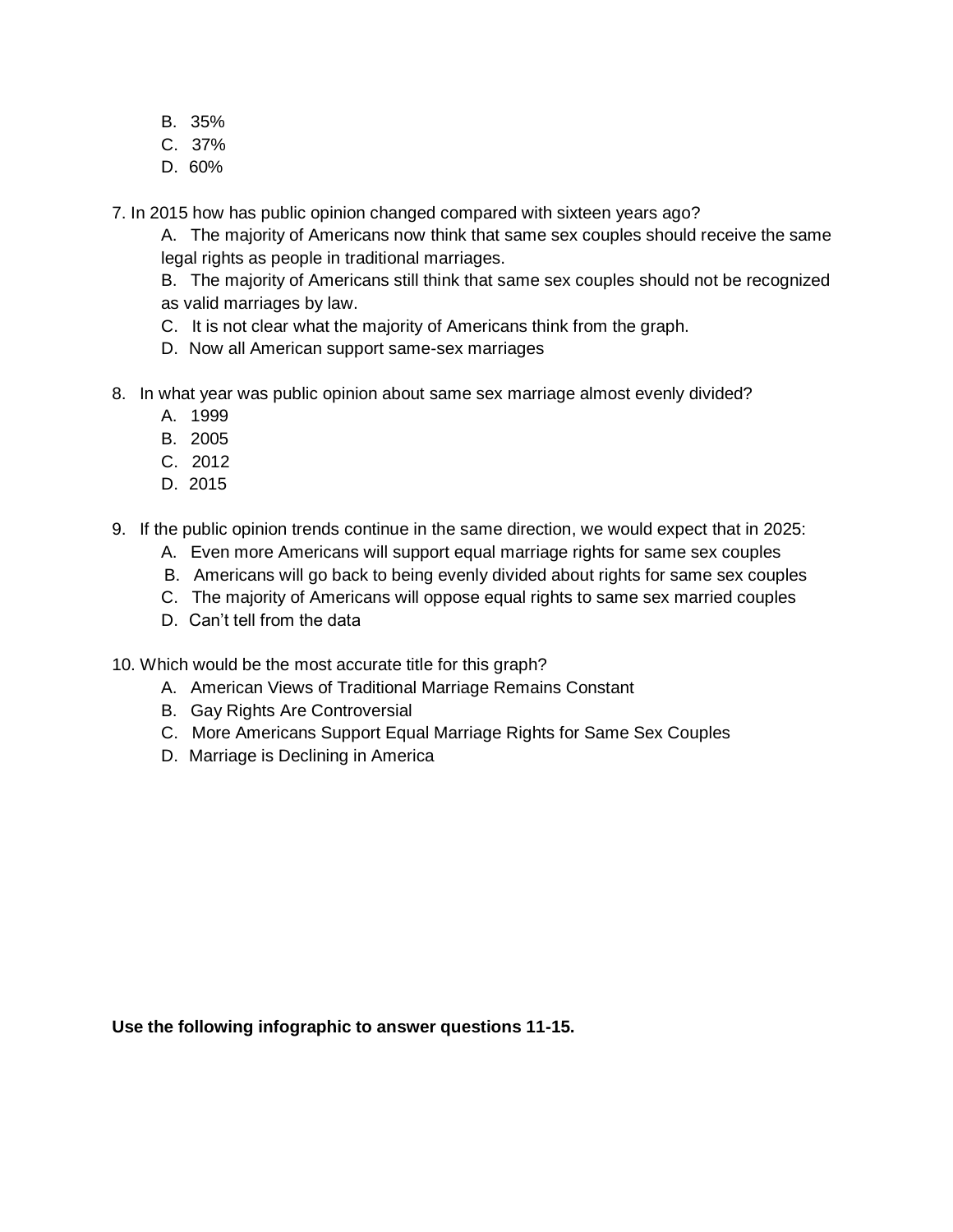

11. According to the infographic, did men or women vote in higher percentages in the 2008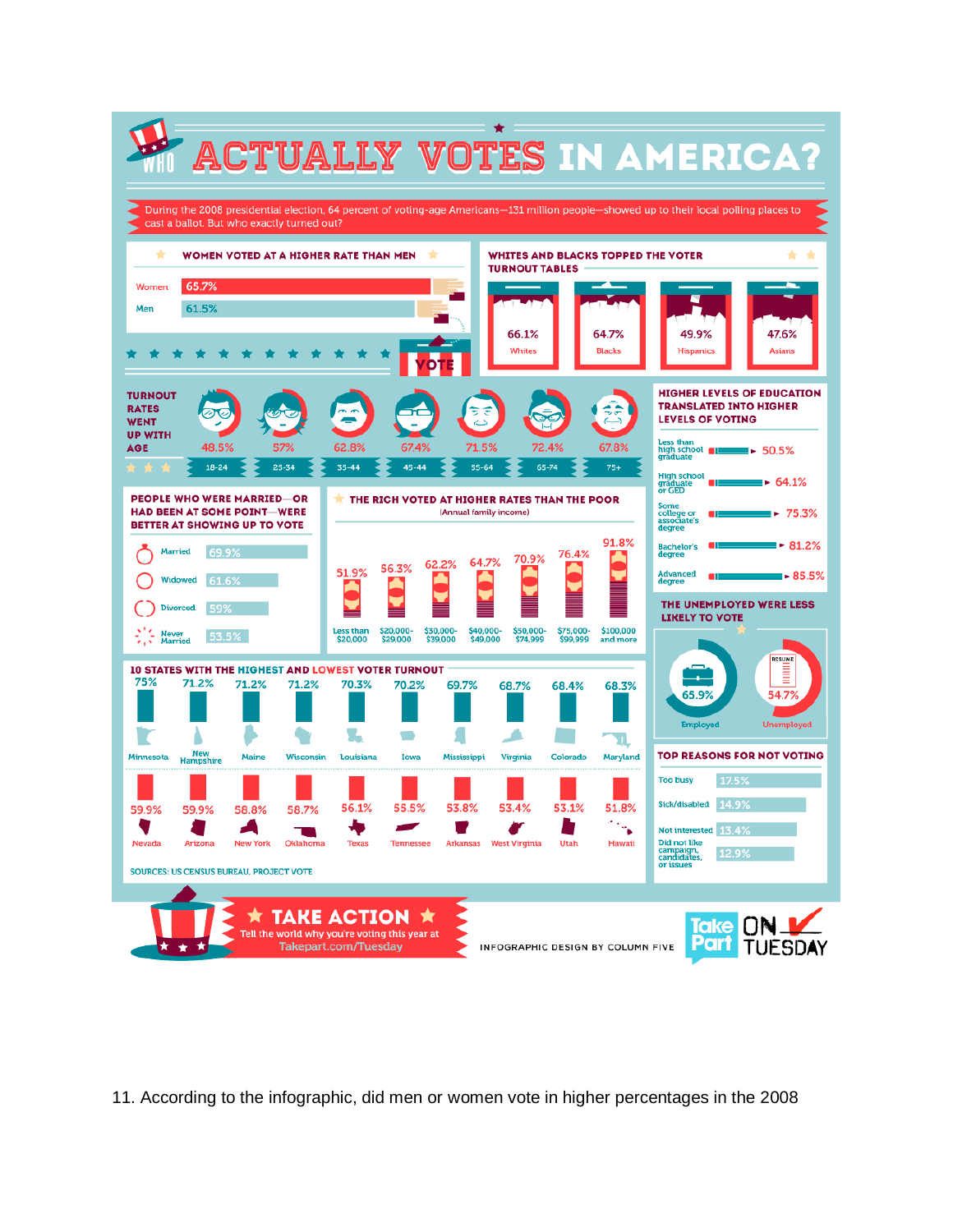Presidential election?

A. Men voted in higher percentages than women.

B. Women voted in higher percentages than men.

C. Men and women voted in exactly the same percentages.

D. There is not enough information on the infographic to tell whether men or women had higher voter participation rates.

12. Which group in the 2008 Presidential election had the lowest voter participation rate?

- A. Whites
- B. Blacks
- C. Hispanics
- D. Asians

13. Which age group turned out to vote in the highest percentages?

- A. 18-24 year olds
- B. 35-44 year olds
- C. 65-74 year olds
- D. voters 75 or above

14. Which of the following generalizations about voting is supported by information in the infographic?

A. The top reason for not voting is that people do

not like the candidate choices.

B. Unemployed people are more likely to vote than

those who are employed.

C. People who were never married vote at higher rates than people who are married.

D. People with higher levels of education and incomes vote at higher rates than the poor and people with lower levels of education.

15. Which of the following generalizations about voter turnout in different states is supported by the infographic?

A. In states with the lowest voter turnout, less than half of the eligible voters voted.

B. In states with the highest voter turnout, over two thirds to three quarters of eligible voters voted.

C. California was among the states with the highest voter turnout.

D. States with the highest voting percentages were all located in the western United States.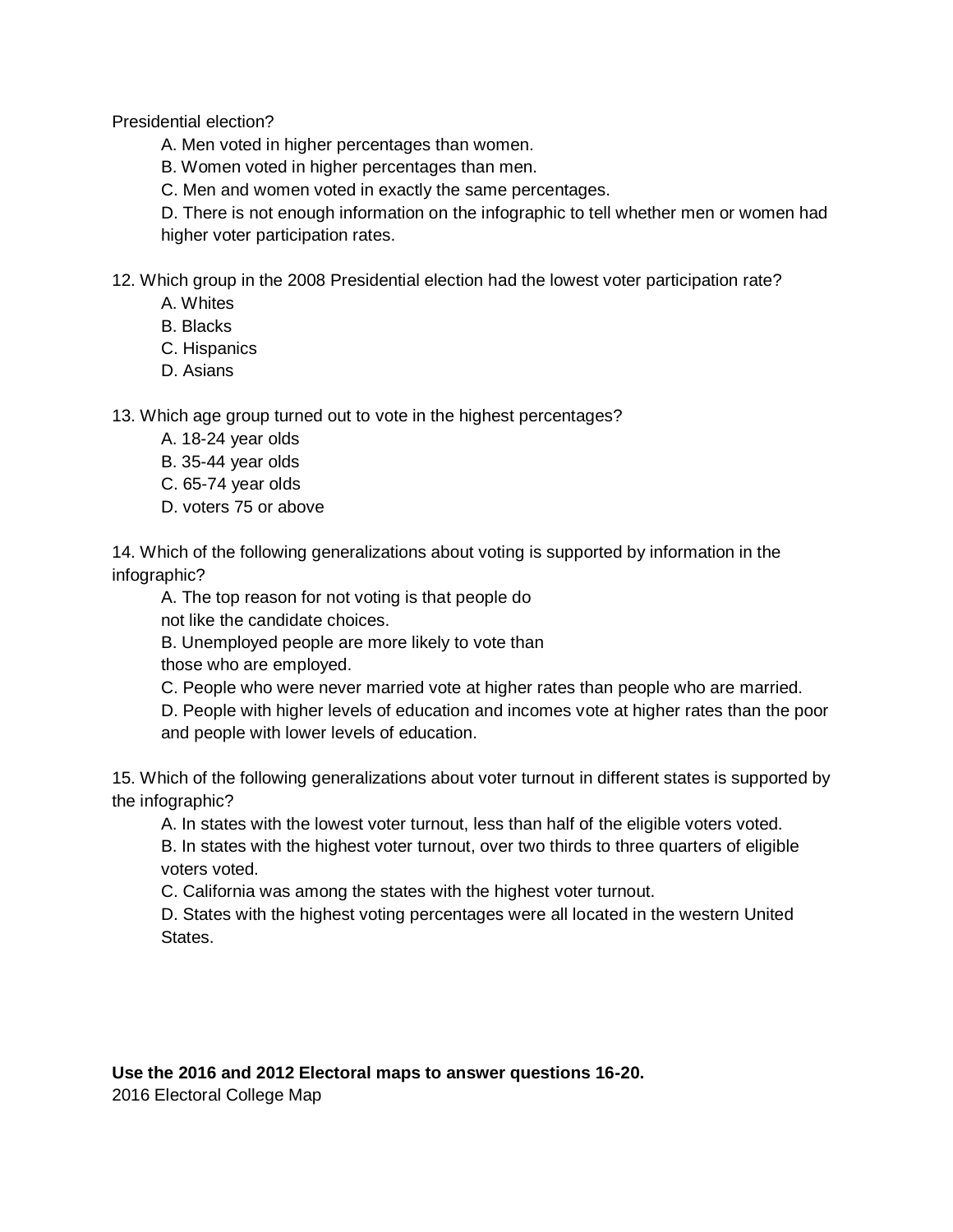

## 2012 Presidential Election Interactive Map

270 electoral votes to win



**Look at the 2016 and 2012 Electoral College Maps and answer the following questions 16-20.**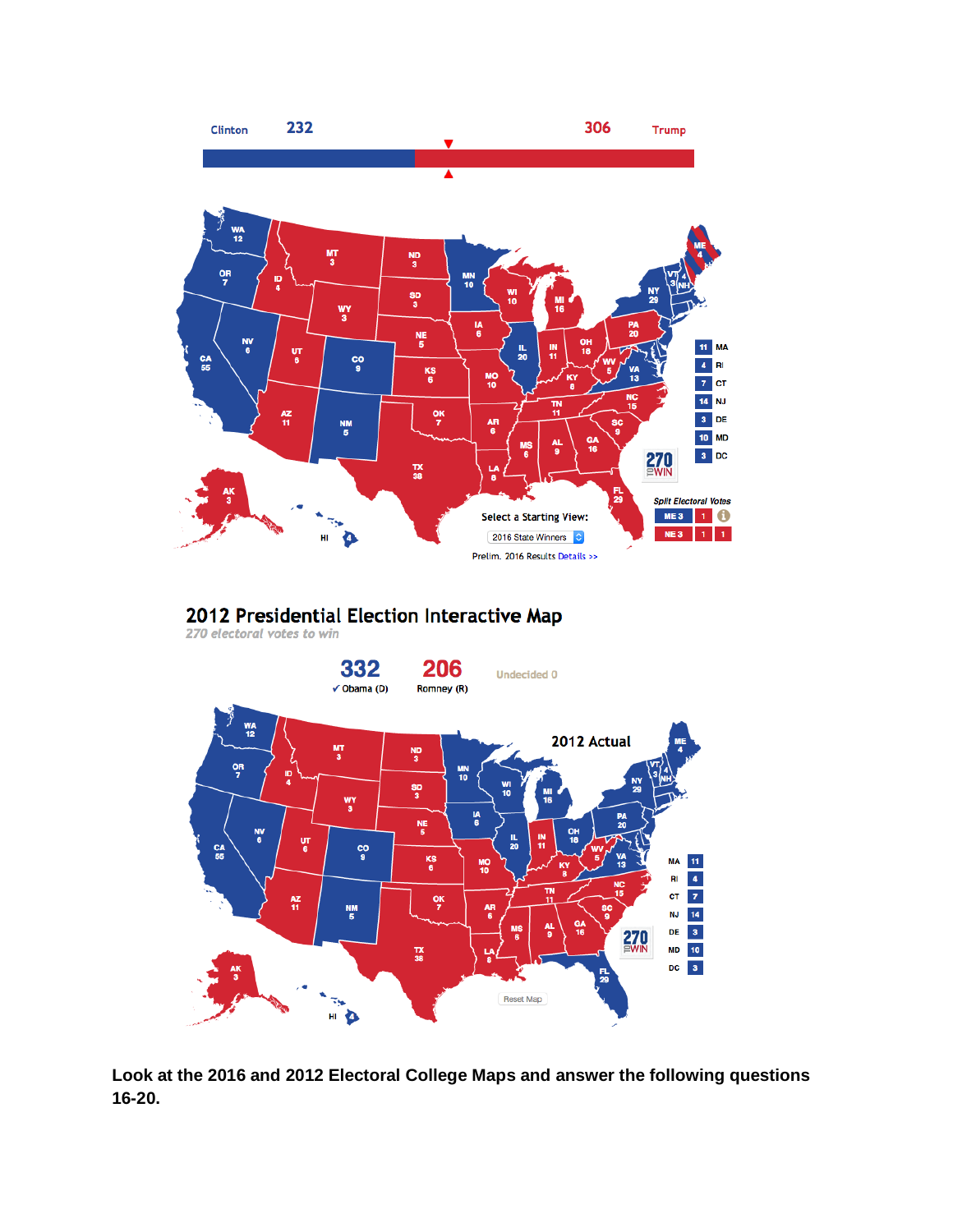16. In 2012 and 2016 which political party won the western states of California, Oregon, and Washington?

- A. Democrats
- B. Republicans
- C. Can't tell from the map.

17. According to the 2012 and 2016 Presidential Electoral College Maps, how many electoral college votes are necessary to win the Presidency?

- A. 332
- B. 270
- C. 206
- D. Can't tell from map.

18. According to the 2012 Presidential Electoral College Map, The Republican Party had the most support support in which of the following areas of the country?

- A. The West Coast
- B. The Northeast
- C. The midwest near the Great Lakes (Michigan, Wisconsin, and Ohio)
- D. The South

19. According to the 2016 Presidential Electoral College Map which area of the country switched from Democratic support to Republican support?

- A. The West Coast
- B. The Northeast
- C. The Midwest near the Great Lakes (Michigan, Wisconsin, and Ohio)
- D. The South

20. Hillary Clinton won almost 3 million more votes than Donald Trump in the 2016 election. However, she lost the Electoral College primarily due to losing the popular vote in states that previously voted Democratic in the 2012 election. Which of the following states switched from Blue in 2012 to Red in 2016?

- A. Pennsylvania
- B. Florida
- C. Ohio
- D. All three of the above states.

**Read the article,** *What Does the President's Cabinet Do?***, by the Whitehouse.gov on 11/21/16, and answer questions 21-25.**